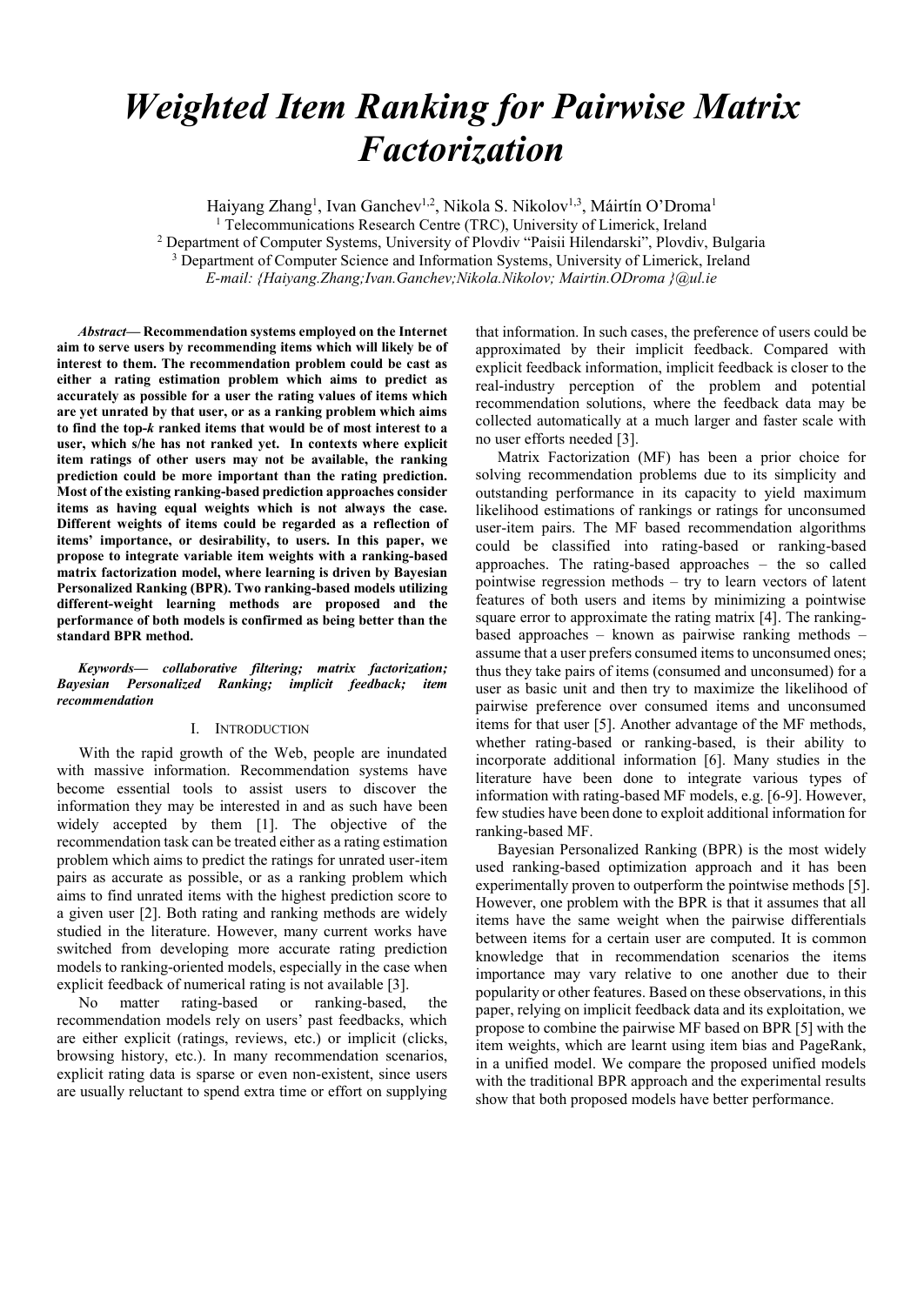The rest of the paper is organized as follows. Section II introduces the BPR-based MF approach and reviews the collaborative filtering that utilizes item weights. Section III describes the proposed recommendation models, whereas Section IV presents their experimental evaluation. Finally, Section V concludes the paper.

#### II. RELATED WORK

## *A. Matrix Factorization Based on Bayesian Personalized Ranking*

BPR is the state-of-the-art ranking model for implicit feedbacks, which (experimentally) has shown much better performance than the pointwise methods [5]. It assumes that a user prefers a consumed/viewed item to an unconsumed/unviewed item, trying to maximize the following posterior probability [5]:

$$
p(\Theta | R) \propto p(R | \Theta) p(\Theta) \tag{1}
$$

where *R* is the rating matrix,  $p(R|\Theta)$  represents the likelihood of the desired preference structure for all users according to  $R$ , and  $\Theta$  represents the parameters vector of an arbitrary model. Thus, BPR is based on pairwise comparisons between a small set of positive items and a very large set of negative items from the users' histories. It estimates parameters by minimizing the loss function defined as follows [5]: 2

$$
O = -\sum_{u \in U} \sum_{i \in R_u^+, j \in R_u^-} \ln \sigma(\hat{r}_{ui} - \hat{r}_{uj}) + \lambda \|\Theta\|^2 \quad (2)
$$

where  $\sigma(x)$  is the sigmoid function,  $\lambda$  is the regularization parameter.  $\hat{r}_{ui}$  and  $\hat{r}_{ui}$  denote the rating score for positive item *i* and negative item *j* using the selected rating model, respectively.

For item ranking from implicit feedbacks, the MF using BPR learns the rank approximation to the original implicit feedback matrix, resulting in two low-rank matrices *P* and*Q* . Therefore, the rating score of a user *u* to an item *i* is computed as:

$$
\widehat{r}_{ui} = p_u q_i^T \tag{3}
$$

And the objective function for the BPR-based MF is:

$$
O = -\sum_{u \in U} \sum_{i \in R_u^+, j \in R_u^-} \ln \sigma(\widehat{r}_{ui} - \widehat{r}_{uj}) + \lambda (\left\| P \right\|^2 + \left\| Q \right\|^2) \quad (4)
$$

where  $\sigma(x) = 1/(1 + \exp(-x))$ .

## *B. Collaborative Filtering with Additional Information*

Collaborative filtering (CF) is the most popular recommendation approach, and it is classified into two primary areas: latent factor models and neighborhood-based methods [6]. Matrix factorization (MF) is the most widely used latent factor model due to its competitive advantage which is the ability to incorporate additional information. Different type of information has been exploited for integration with the MF model. Koren, et al. [6] propose to add user- and item bias information to the rating-based MF model. These authors also propose to consider both the explicit- and implicit influence of user-item ratings in the rating-based MF model, called SVD++, which achieves more accurate results than majority of the recommendation models [7]. Neighborhood information has been also considered for incorporation into the MF models. Guo, et al. [10] propose a neighborhood-based MF technique which integrates item neighborhood with the standard rating-based MF. Similarly, Zheng, et al. [11] propose to consider user neighborhood for integration with the rating-based MF.

Different types of information have also been exploited for integration with the neighborhood-based CF approaches. Gao, et al. [12] claim that the importance of user's recommendation should vary to one another, since some users may be more important than others in a social group. These authors propose a user rank approach, which incorporates user weights into the computation of item similarities and differential for item-based K-nearest neighbor (KNN) and Slope One, respectively. User's trust information has also been utilized for incorporation with the item-based CF [13], where trust information is used in the process of item similarity computation.

In this paper, we propose to integrate item weights, which are learnt only based on the user-item interactions, with the ranking-based MF model to improve the performance of item ranking.

### III. LEARNING TO RANK WITH ITEM WEIGHTS

Most of the current ranking-based MF models treat items as having equal weights. However, it is common sense that some items are more popular than others and thus are of higher importance. In this section, we explore the item weight influence for MF using the BPR model. In the BPR-based MF model, for a given user, it is assumed that the rating score of an observed item is higher than that of unobserved ones, and an attempt is made to maximize the predicted rating differential in the model learning process. This predicted rating differential should be influenced by not only the user- and item factors differential but also by the item weight differential. Based on this hypothesis, two item-weighted BPR-based MF models for implicit feedbacks are proposed in the following subsections.

## *A. Weighted item ranking with item bias*

Inspired by the pointwise MF technique [6], we first propose to utilize item bias to learn item weights. Therefore, the predicted rating for user *u* to item *i* is given as:

$$
\widehat{r}_{ui} = p_u q_i + b_i \tag{5}
$$

where  $b_i$  denotes the item weight. Thus, the objective function of the BPR optimization method is presented as:

$$
O = -\sum_{u \in U} \sum_{i \in R_u^+, j \in R_u^-} \ln \sigma(\hat{r}_{ui} - \hat{r}_{uj}) +
$$
  

$$
\lambda (\sum_{u \in U} ||p_u||^2 + \sum_{i \in R_u^+} (||q_i||^2 + ||b_i||^2) + \sum_{j \in R_u^-} (||q_j||^2 + ||b_j||^2)))
$$
(6).

We employ stochastic gradient descent (SGD) [14] to estimate the parameters, which are updated as: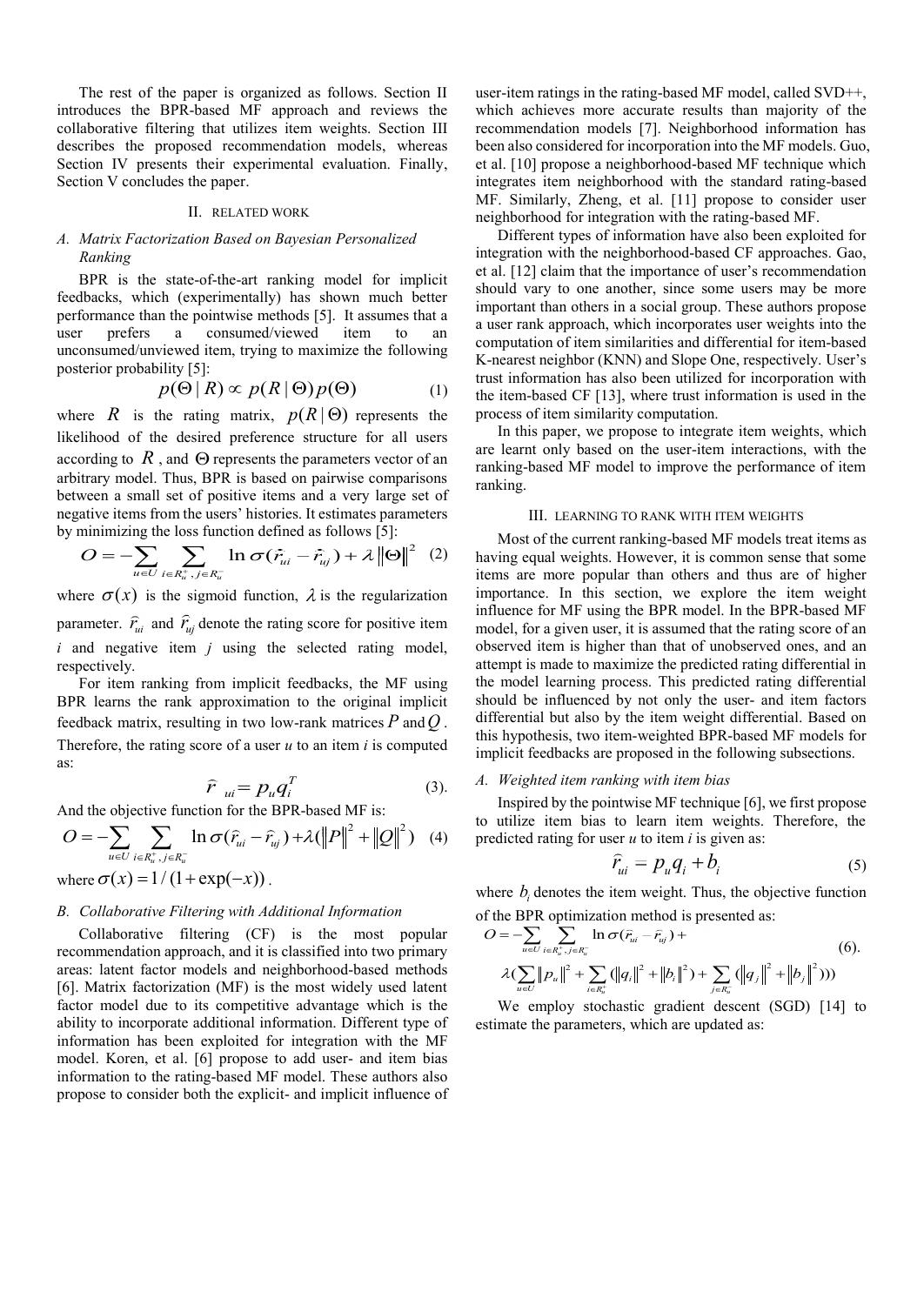$$
x_{uij} \leftarrow \hat{r}_{ui} - \hat{r}_{uj}
$$
\n
$$
b_i \leftarrow b_i + \gamma \left( \frac{e^{-xuij}}{1 + e^{-xuij}} - regB \cdot b_i \right)
$$
\n
$$
b_j \leftarrow b_j + \gamma \left( -\frac{e^{-xuij}}{1 + e^{-xuij}} - regB \cdot b_j \right)
$$
\n
$$
p_u \leftarrow p_u + \gamma \left( \frac{e^{-xuij}}{1 + e^{-xuij}} (q_i - q_j) - regU \cdot p_u \right)
$$
\n
$$
q_i \leftarrow q_i + \gamma \left( \frac{e^{-xuij}}{1 + e^{-xuij}} p_u - regI \cdot q_i \right)
$$
\n
$$
q_j \leftarrow q_j + \gamma \left( -\frac{e^{-xuij}}{1 + e^{-xuij}} p_u - regI \cdot q_j \right)
$$

where  $\gamma$  is the learning rate and *regB*, *regU*, *regI* are the regularized term for the biased factor, user factors, and item factors, respectively.

## *B. Weighted item ranking using PageRank*

PageRank [15] is a very successful technique for ranking nodes in a certain graph, such as a webgraph or a social network [16]. It computes the importance score for each node in the graph according to the graph connectivity. PageRank has also been used as a weight learning method in recommendation systems, based on different degrees of correlation between users or items [12, 17]. Here, we propose to leverage PageRank to compute item importance first, and then to incorporate it into the MF model with given weights. The predicted model is represented as:

$$
\hat{r}_{ui} = \alpha p_u q_i + (1 - \alpha) w_i \tag{8}
$$

where  $\alpha$  is used to balance the influence of the original rating learnt from the MF model and the item weight,  $w_i$  is the normalized weight for item *i* learnt using the PageRank technique, with  $w(i) = \frac{(PR(i) - \min(PR))}{\max(PR) - \min(PR)}$ ,

where *PR* is the set of vectors representing item ranking using PageRank and  $PR(i)$  is the ranking score for item *i.* PR is calculated as:

$$
PR = \alpha \cdot CM \cdot PR + (1 - \alpha) \cdot \frac{1}{|V|} \cdot 1_{|V|} \tag{9}
$$

where *CM* is the item correlation matrix, *V* is the set of items, and  $\alpha$  is a decay factor. Details of the PageRank computing process can be found in [18].

The objective function using the BPR optimization model

therefore is given as:  
\n
$$
O = -\sum_{u \in U} \sum_{i \in R_u^+} \sum_{j \in R_u^-} \ln \sigma(\hat{r}_{ui} - \hat{r}_{uj}) +
$$
\n
$$
\lambda (\sum_{u \in U} ||p_u||^2 + \sum_{i \in R_u^+} ||q_i||^2 + \sum_{j \in R_u^-} ||q_j||^2)
$$
\nThe parameters are undefined using SCQ. (10).

The parameters are updated using SGD [14] as:

1 http://grouplens.org/datasets/movielens/100k/

$$
x_{uij} \leftarrow \hat{r}_{ui} - \hat{r}_{uj}
$$
\n
$$
p_u \leftarrow p_u + \gamma \left( \frac{e^{-xuij}}{1 + e^{-xuij}} \alpha (q_i - q_j) - regU \cdot p_u \right)
$$
\n
$$
q_i \leftarrow q_i + \gamma \left( \frac{e^{-xuij}}{1 + e^{-xuij}} \alpha p_u - regI \cdot q_i \right)
$$
\n
$$
q_j \leftarrow q_j + \gamma \left( -\frac{e^{-xuij}}{1 + e^{-xuij}} \alpha p_u - regI \cdot q_j \right)
$$
\n(11)

## **IV. EXPERIMETS**

## *A. Experiment Setup*

We evaluated the performance of the two proposed models on three different public datasets, namely FilmTrust [19], MovieLens-100k  $(ML-100k)^1$  and MovieLens-1M  $(ML-1M)^2$ , with details presented in Table 1.

Since the FilmTrust dataset is very sparse, we regard every user-movie pair with rating as an observed interaction. However, for ML-100k and ML-1M, only ratings higher than 3 were kept as part of the observed positive feedback. After this pre-processing, the statistics of the three datasets are shown in

| Features | <b>Film Trust</b> | ML-100k | $ML-1M$ |
|----------|-------------------|---------|---------|
| Users    | 1508              | 943     | 6040    |
| Items    | 2071              | 1682    | 3952    |
| Ratings  | 35497             | 100000  | 1000209 |
| Density  | $1.14\%$          | 631%    | 4 19%   |

**TABLE II.** STATISTICS (*INITIAL*) OF THE THREE PUBLIC DATASETS USED IN THE EXPERIMENTS

Table 2. In each dataset, we took 60% as a training set and the rest – as a test set. 50 triples  $(u, i, j)$ : $(u, i)$   $\succ$   $(u, j)$  were randomly generated for each user in the training set.

#### *B. Evaluation Metrics and Comparative Approaches*

To evaluate the effectiveness of item ranking, the standard evaluation metrics for rating-based approaches, such as mean absolute error (MAE) and root mean square error (RMSE) are not suitable. In this study, we deploy the well-studied top-k ranking metrics used for information retrieval evaluation,

| Features     | <b>Film Trust</b> | <b>ML-100k</b> | ML-1M  |
|--------------|-------------------|----------------|--------|
| Users        | 1508              | 943            | 6040   |
| <b>Items</b> | 2071              | 1682           | 3952   |
| Interactions | 35497             | 71623          | 836478 |
| Density      | 14%               | $4.52\%$       | 3.5%   |

TABLE I. STATISTICS (AFTER PRE-PROCESSING) OF THE THREE PUBLIC DATASETS USED IN THE EXPERIMENTS.

namely *precision*, *recall*, *F1-measure*, and *normalized discounted cumulated gain* (NDCG) [20] to the ranked lists found by our proposed models.

<sup>2</sup> https://grouplens.org/datasets/movielens/1m/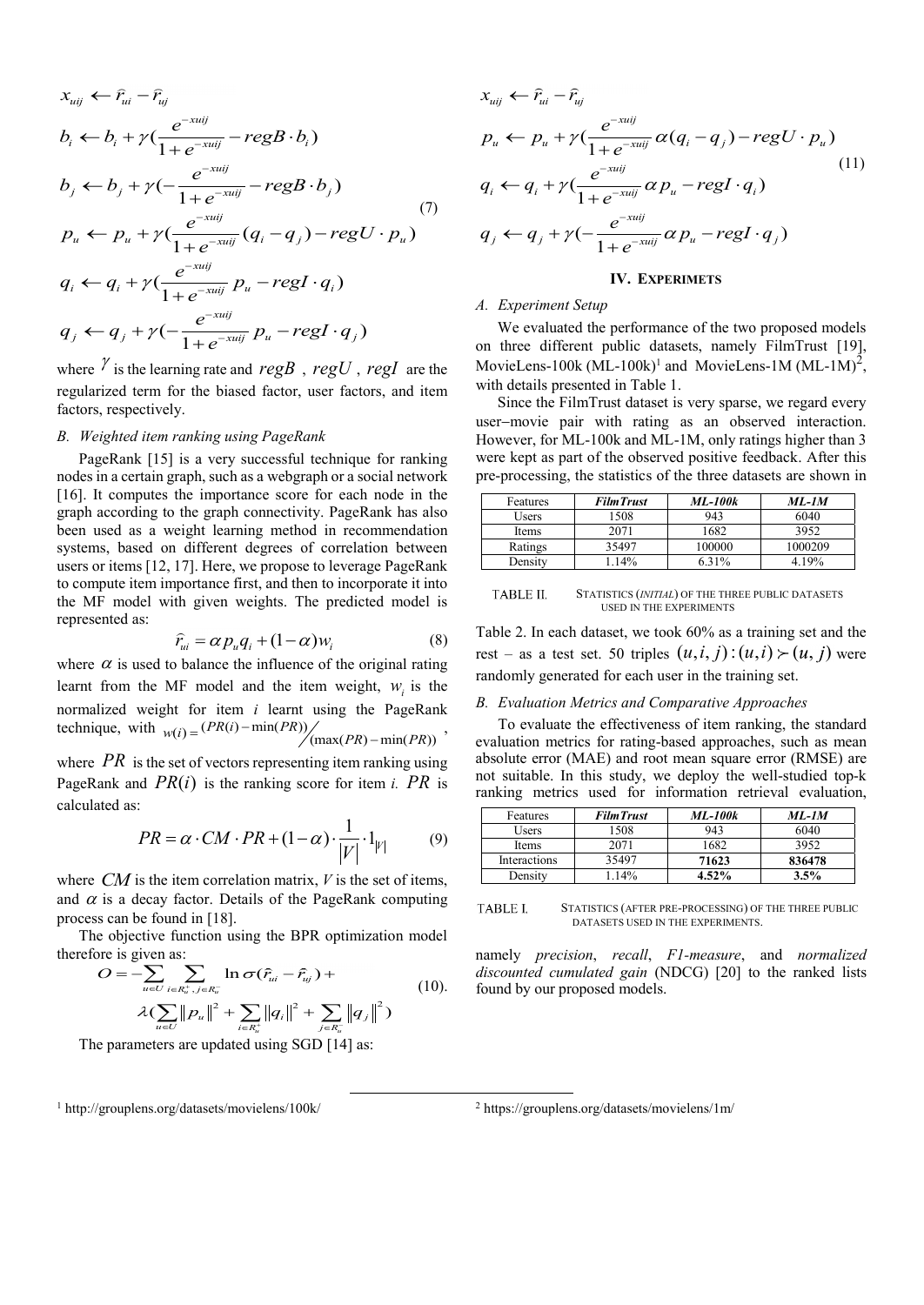| <b>Film Trust</b> | Prec@10 | Rec@10 | F1@10  | NCDG@5 | NCDG@10 |
|-------------------|---------|--------|--------|--------|---------|
| <b>BPR-MF</b>     | 0.4278  | 0.4968 | 0.4597 | 0.4849 | 0.4483  |
| <b>WBPR-Bias</b>  | 0.4300  | 0.4993 | 0.4618 | 0.4867 | 0.4511  |
| WBPR-P2           | 0.4298  | 0.4993 | 0.4619 | 0.4905 | 0.4547  |
|                   |         |        |        |        |         |
| ML-100k           | Prec@10 | Rec@10 | F1@10  | NCDG@5 | NCDG@10 |
| <b>BPR-MF</b>     | 0.2222  | 0.1367 | 0.1692 | 0.2745 | 0.2417  |
| <b>WBPR-Bias</b>  | 0.2226  | 0.1418 | 0.1733 | 0.2760 | 0.2424  |
| WBPR-P2           | 0.2368  | 0.1461 | 0.1807 | 0.2864 | 0.2548  |
|                   |         |        |        |        |         |
| $ML-1M$           | Prec@10 | Rec@10 | F1@10  | NCDG@5 | NCDG@10 |
| <b>BPR-MF</b>     | 0.2212  | 0.0775 | 0.1148 | 0.2585 | 0.2368  |
| WBPR-Bias         | 0.2222  | 0.0780 | 0.1155 | 0.2587 | 0.2372  |
| WBPR-P2           | 0.2221  | 0.0778 | 0.1152 | 0.2586 | 0.2376  |

**TABLE III.** PERFORMANCE COMPARISON USING FILMTRUST AND MOVIELENS DATASETS (d=10, iterations=30, LRATE=0.02, REGU=REGI=0.1,  $\alpha$ =0.8).

Prec@k: *Precision* indicates how many items are actually relevant among all recommended items. For a given user *u*, the precision value of a ranked recommendation list at position *k* is defined as:

$$
Prec @ k = \frac{1}{k} \sum_{i=1}^{k} \delta(x_u(i) \in I_u^{test}),
$$

where  $x_u(i)$  is the predicted ranking list for user *u* and  $I_u^{test}$ is the set of preferred items by user *u* in the test set.  $\delta(y) = 1$  if y is true; otherwise  $\delta(y) = 0$ .

Rec@k: *Recall* gives the number of recommended items among all relevant items. For a given user  $u$ , the recall at position *k* of a ranked recommendation list is defined as:

$$
Rec @ k = \frac{1}{\left| I_u^{test} \right|} \sum_{i=1}^{k} \delta(x_u(i) \in I_u^{test})
$$

where  $\left| I_u^{test} \right|$  is the number of preferred items by user *u* in the test set.

x F1@k: The F1-measure is the harmonic mean of *precision* and *recall* [21], which is defined as:

$$
F1@k = \frac{2*Prec@k*Rec@k}{Prec@k + Rec@k}.
$$

NDCG@k: NDCG measures the quality of a recommendation model based on the graded relevance of the ranked items [22]. The NDCG value at position *k* of a ranked item list for a given user *u* is defined as:

$$
nDCG @ k = \frac{1}{Z_u} \sum_{i=1}^k \frac{2^{\delta(x_u(i) \in I_u^{test})} - 1}{\log(i+1)},
$$

where 
$$
Z_u = \sum_{i}^{k} \frac{1}{\log(i+1)}
$$
 is the normalization term.

To demonstrate the effectiveness of the proposed models, we compared their performance to the traditional BPR [5], which has been experimentally shown to have better performance than some well-known pointwise methods. We name our proposed models WBPR-bias (Section III.A) and WBPR-P2 (Section III.B), respectively.

## *C. Results and Discussion*

The experimental results for the proposed recommendation models and the traditional BPR model are presented in Table 3, with learning rate equal to 0.02 and  $\alpha$  equal to 0.8 for the WBPR-P2 model. As one can observe, both proposed models outperform the standard BPR-based MF model for all evaluation metrics, which indicates that the consideration of item weights has positive effect on the model performance.

Figure 1 shows the experimental results for precision vs. recall, based on the Movielens-100k dataset, for different



Fig. 1. Precision vs. recall for the proposed weighted BPR models and the traditional BPR-MF model for the ML-100l dataset (d=10 and iterations=30).